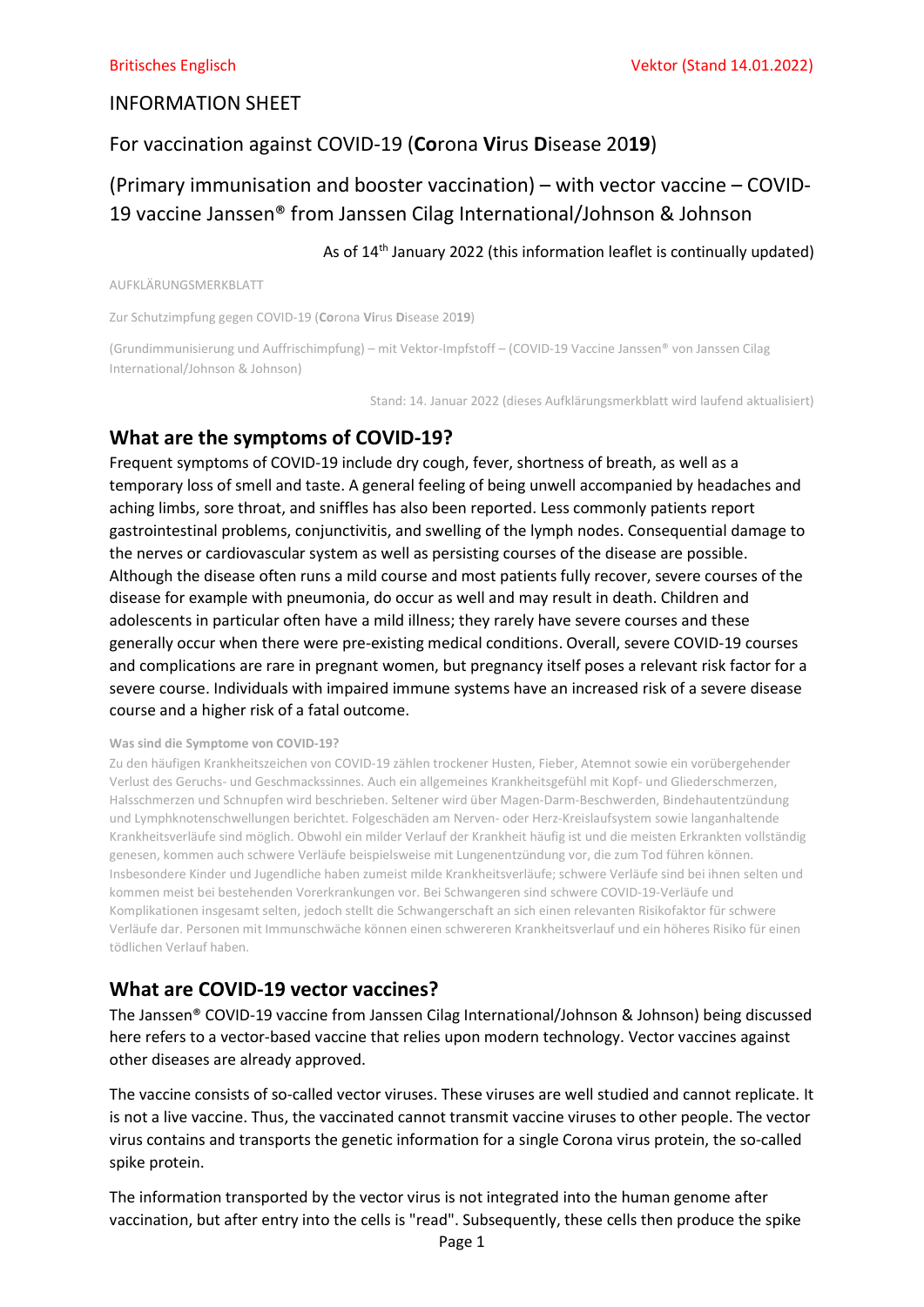protein. The spike proteins thus generated by the body of the vaccinated person are recognised as foreign proteins by the immune system. This results in the formation of antibodies and immune cells against the spike protein of the virus. This produces a protective immune response.

## The vector virus is broken down after a short time. Thereafter, no additional virus protein (spike protein) is produced.

### Was sind COVID-19-Vektor-Impfstoffe?

Es handelt sich bei dem hier besprochenen Impfstoff COVID-19 Vaccine Janssen® von Janssen Cilag International/Johnson & Johnson um einen vektorbasierten Impfstoff, der auf einer modernen Technologie beruht. Vektor-Impfstoffe gegen andere Erkrankungen sind bereits zugelassen.

Der Impfstoff besteht aus sogenannten Vektorviren. Diese Viren sind gut untersucht und können sich nicht vermehren. Es handelt sich nicht um einen Lebendimpfstoff. Geimpfte können also keine Impfviren auf andere Personen übertragen. Das Vektorvirus enthält und transportiert die genetische Information für ein einzelnes Eiweiß des Corona-Virus, das sogenannte Spikeprotein.

Die vom Vektorvirus transportierte Information wird nach der Impfung nicht ins menschliche Erbgut eingebaut, sondern nach Eintritt in die Zellen "abgelesen". Daraufhin stellen diese Zellen dann das Spikeprotein selbst her. Die so vom Körper des Geimpften gebildeten Spikeproteine werden vom Immunsystem als Fremdeiweiße erkannt. In der Folge werden Antikörper und Abwehrzellen gegen das Spikeprotein des Virus gebildet. So entsteht eine schützende Immunantwort.

Das Vektorvirus wird nach kurzer Zeit wieder abgebaut. Dann wird auch kein Viruseiweiß (Spikeprotein) mehr hergestellt.

## How is the vaccine administered in the setting of primary immunisation?

The vaccine is injected into the upper arm muscle. To comply with its licence, the Janssen® COVID-19 vaccine is given just a single time. In addition to the primary immunisation (see

www.pei.de/impfstoffe/covid-19) with the Janssen® COVID-19 vaccine, there is also a second vaccination: Due to the lower protective effect of this single dose of the Janssen® COVID-19 vaccine in comparison to other available COVID-19 vaccines, the Robert Koch Institute's Standing Committee on Immunisation (STIKO) consequently recommends vaccination with an mRNA vaccine (Comirnaty® for people under 30 years of age and for pregnant women from the  $2<sup>nd</sup>$  trimester, regardless of age, and for those over 30 years of age Comirnaty<sup>®</sup> or Spikevax<sup>®</sup>) in order to optimise vaccine protection. Regardless of age, this additional mRNA vaccination should be given no sooner than 4 weeks after the single dose of the Janssen® COVID-19 vaccine. STIKO has also announced that in cases of a contraindication to mRNA vaccines or if there is an individual request following physician clarification, it is generally possible to also use the Janssen® COVID-19 vaccine for adults, regardless of age, to optimize the primary immunisation (2nd vaccine dose) or for the booster vaccination (3rd vaccine dose).

## Primary immunisation following proven infection:

Unvaccinated individuals with a confirmed SARS-CoV-2 infection receive in addition to the primary immunisation, according to STIKO recommendations, only one vaccine dose at an interval of at least 3 months from the infection (so long as they do not suffer from a compromised immune system. Such cases will be decided on a case-by-case basis whether a single vaccination is adequate.). Persons who, after receiving the first vaccine dose, have had a confirmed SARS-CoV-2 infection within 4 weeks of the previous vaccination receive a 2<sup>nd</sup> vaccine dose at an interval of at least 3 months following the infection. If the SARS-CoV-2 infection occurs after 4 weeks following the single vaccination, no further vaccination is necessary for primary immunisation.

## COVID-19 vaccination along with other vaccinations:

According to STIKO, COVID-19 vaccinations may be given at the same time as other dead vaccines such as influenza vaccines. In this case, vaccine reactions may be more common than when the doses are given at different times. When different vaccines are given simultaneously, they should generally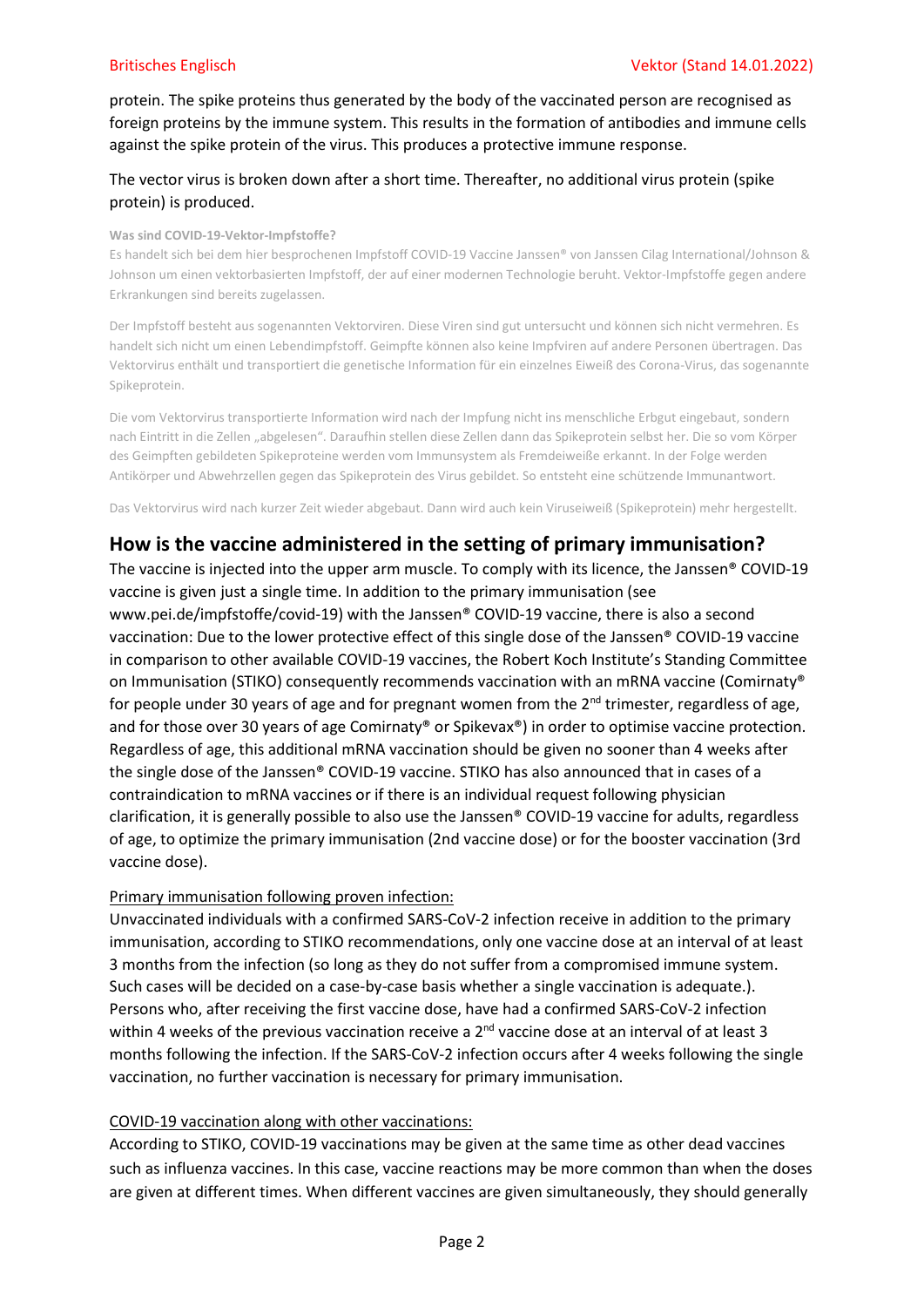## be given into different limbs. An interval of at least 14 days before and after each COVID-19 vaccination should be observed before a live vaccine is given.

### Wie wird der Impfstoff im Rahmen der Grundimmunisierung verabreicht?

Der Impfstoff wird in den Oberarmmuskel gespritzt. Gemäß der Zulassung wird der Impfstoff COVID-19 Vaccine Janssen® 1 mal verabreicht. Zur Grundimmunisierung (siehe www.pei.de/impfstoffe/covid-19) mit dem Impfstoff COVID-19 Vaccine Janssen® erfolgt zusätzlich eine zweite Impfung: Aufgrund der im Vergleich mit anderen verfügbaren COVID-19-Impfstoffen geringeren Schutzwirkung dieser einmaligen Gabe von COVID-19 Vaccine Janssen® empfiehlt die Ständige Impfkommission beim Robert Koch-Institut (STIKO) dafür eine Impfstoffdosis eines mRNA-Impfstoffs (für Personen unter 30 Jahren und Schwangere ab dem 2. Schwangerschaftsdrittel unabhängig vom Alter Comirnaty®, für Personen ab 30 Jahren Comirnaty® oder Spikevax®) zur Optimierung des Impfschutzes. Unabhängig vom Alter soll diese zusätzliche Impfstoffdosis eines mRNA-Impfstoffes ab 4 Wochen nach der einmaligen Gabe von COVID-19 Vaccine Janssen® erfolgen. Die STIKO hat auch mitgeteilt, dass es bei Vorliegen einer Kontraindikation gegen mRNA-Impfstoffe oder bei individuellem Wunsch nach ärztlicher Aufklärung grundsätzlich möglich ist, bei Erwachsenen unabhängig vom Alter für die Optimierung der Grundimmunisierung (2. Impfstoffdosis) oder für die Auffrischimpfung (3. Impfstoffdosis) auch die COVID-19 Vaccine Janssen® zu verwenden.

### Grundimmunisierung nach nachgewiesener Infektion:

Ungeimpfte Personen mit nachgewiesener SARS-CoV-2-Infektion erhalten zur Grundimmunisierung entsprechend der Empfehlung der STIKO lediglich eine Impfstoffdosis mit einem Abstand von mindestens 3 Monaten zur Infektion (sofern bei ihnen keine Immunschwäche vorliegt. In diesen Fällen wird im Einzelfall entschieden, ob die einmalige Impfung ausreichend ist.).

Personen, die nach der 1. Impfstoffdosis eine gesicherte SARS-CoV-2-Infektion im Abstand von unter 4 Wochen zur vorangegangenen Impfung hatten, erhalten eine 2. Impfstoffdosis mit einem Abstand von mindestens 3 Monaten zur Infektion. Ist die SARS-CoV-2 Infektion in einem Abstand von 4 oder mehr Wochen zur vorangegangenen 1-maligen Impfung aufgetreten, ist keine weitere Impfung zur Grundimmunisierung notwendig.

### COVID-19-Impfung gleichzeitig mit anderen Impfungen:

Gemäß STIKO können COVID-19-Impfungen mit anderen Totimpfstoffen wie beispielsweise Grippeimpfstoffen gleichzeitig verabreicht werden. In diesem Fall können Impfreaktionen etwas häufiger auftreten als bei der zeitlich getrennten Gabe. Bei der gleichzeitigen Verabreichung verschiedener Impfungen sollen die Injektionen in der Regel an unterschiedlichen Gliedmaßen erfolgen. Zu Impfungen mit Lebendimpfstoffen soll ein Abstand von mindestens 14 Tagen vor und nach jeder COVID-19-Impfung eingehalten werden.

# What is the procedure for booster vaccinations?

Since December 2021, the Janssen® COVID-19 vaccine has been approved as a 2nd vaccine dose at an interval of at least 2 months following the 1st vaccine dose. After the 1st vaccine dose with the Janssen® COVID-19 vaccine STIKO recommends a second vaccine dose with an mRNA vaccine to optimise primary immunisation. Furthermore STIKO recommends also an additional 3rd vaccine dose (booster vaccination) at an interval of at least 3 months following the 2nd vaccine dose with an mRNA vaccine.

The STIKO recommends that pregnant women should, independent of age, receive a booster dose of only the mRNA vaccine Comirnaty® after the  $2^{nd}$  trimester of pregnancy.

For individuals under the age of 30 years, only Comirnaty® is recommended for use. For individuals over the age of 30 years, both of the currently available mRNA vaccines are equally suitable.

In cases of a contraindication to mRNA vaccines or by individual request, it is generally possible after physician clarification to also use the Janssen® COVID-19 vaccine for adults, regardless of age, to optimize the primary immunisation (2nd vaccine dose) or for the booster vaccination (3rd vaccine dose).

Wie ist mit Auffrischimpfungen zu verfahren?

COVID-19 Vaccine Janssen® ist seit Dezember 2021 als 2. Impfstoffdosis im Abstand von mindestens 2 Monaten zur 1. Impfstoffdosis zugelassen. Die STIKO empfiehlt nach der 1. Impfstoffdosis mit COVID-19 Vaccine Janssen® weiterhin zur Optimierung der Grundimmunisierung eine 2. Impfstoffdosis mit einem mRNA-Impfstoff. Darüber hinaus empfiehlt die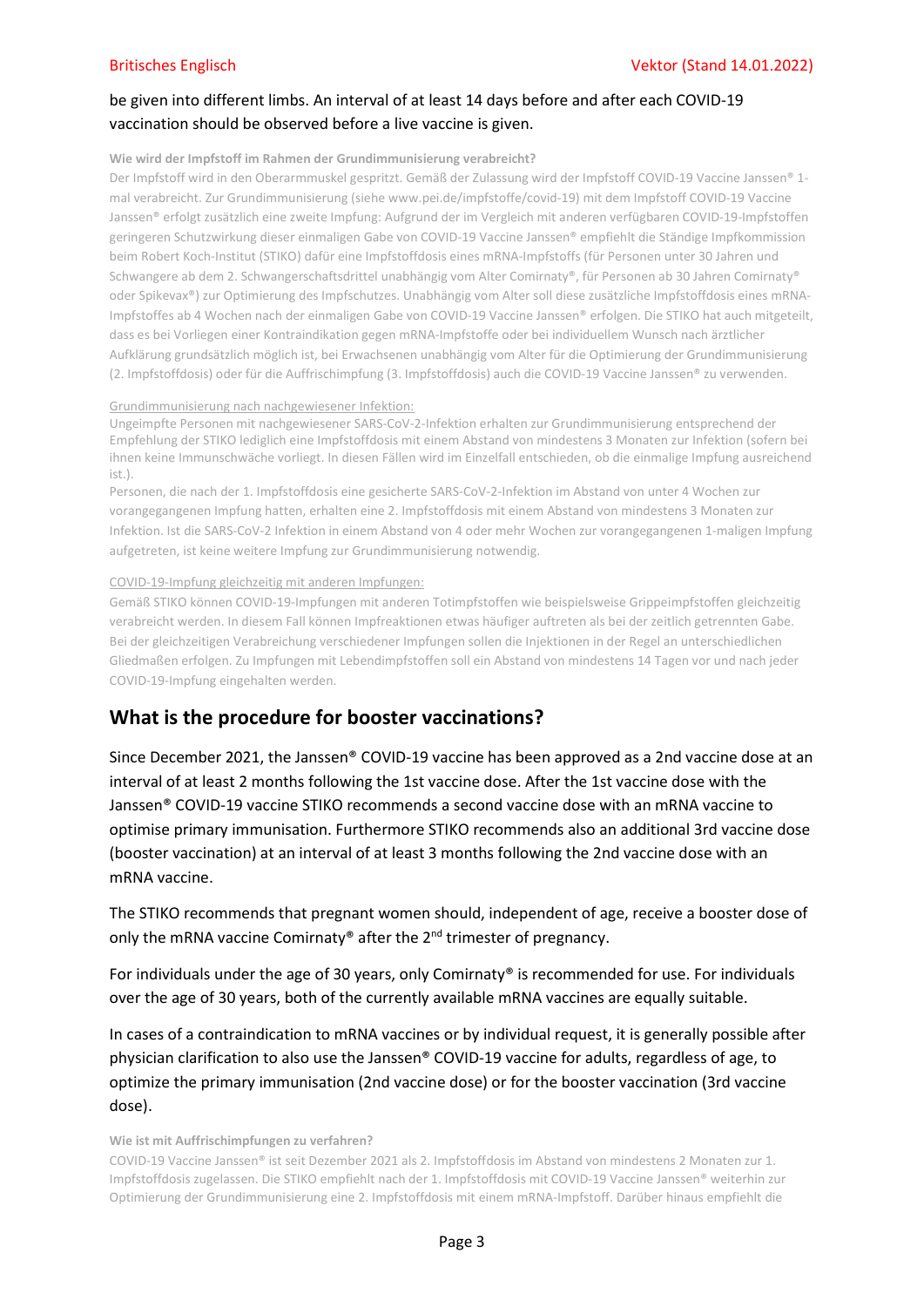STIKO auch weiterhin eine 3. Impfstoffdosis (Auffrischimpfung) im Abstand von mindestens 3 Monaten zur 2. Impfstoffdosis mit einem mRNA-Impfstoff.

Schwangeren empfiehlt die STIKO unabhängig vom Alter eine Auffrischimpfung ab dem 2. Schwangerschaftsdrittel nur mit dem mRNA-Impfstoff Comirnaty®.

Für Personen unter 30 Jahren wird ausschließlich der Einsatz von Comirnaty® empfohlen. Für Personen im Alter ab 30 Jahren sind beide derzeit verfügbaren mRNA-Impfstoffe (Comirnaty® und Spikevax®) gleichermaßen geeignet.

Bei Vorliegen einer Kontraindikation gegen mRNA-Impfstoffe oder bei individuellem Wunsch ist es nach ärztlicher Aufklärung grundsätzlich möglich, bei Erwachsenen unabhängig vom Alter für die Optimierung der Grundimmunisierung (2. Impfstoffdosis) oder für die Auffrischimpfung (3. Impfstoffdosis) auch COVID-19 Vaccine Janssen® zu verwenden.

## How effective is the vaccination?

Studies examining the protection offered against the Delta variant show an efficacy of approx. 70% (1 dose of the Janssen® COVID-19 vaccine) in minimising the risk of severe illness; the protection against mild courses of the disease is in general lower. Efficacy is improved, following STIKO recommendations, with another administration of an mRNA vaccine in order to optimise the primary immunisation. Data regarding the protective effect against the omicron variant is not yet available for the Janssen® COVID-19 vaccine. It can be assumed that - analogous to vaccination with other COVID-19 vaccines - after administration of a booster vaccination (3rd vaccine dose) there is a significantly improved protective effect against a symptomatic and severe infection with the Omicron variant.

### Wie wirksam ist die Impfung?

Studien, die den Schutz gegenüber der Delta-Variante untersuchten, zeigen eine Wirksamkeit von etwa 70 % (1 Impfstoffdosis COVID-19 Vaccine Janssen®) bezüglich der Verhinderung einer schweren Erkrankung; der Schutz vor milden Krankheitsverläufen ist im Allgemeinen niedriger. Die Wirksamkeit wird, wie von der STIKO empfohlen, mit einer weiteren Gabe eines mRNA-Impfstoffes zur Optimierung der Grundimmunisierung verbessert. Daten bezüglich der Schutzwirkung vor der Omikron-Variante liegen für COVID-19 Vaccine Janssen® bisher nicht vor. Es kann davon ausgegangen werden, dass – analog zur Impfung mit anderen COVID-19-Impfstoffen – nach Verabreichung einer Auffrischimpfung (3. Impfstoffdosis) eine erheblich verbesserte Schutzwirkung gegenüber einer symptomatischen und schweren Infektion mit der Omikron-Variante vorliegt.

# Who should be immunised against COVID-19 with the Janssen® COVID-19 vaccine?

The Janssen® COVID 19 vaccine is licensed for people over the age of 18 years. The STIKO still only recommends vaccination using the Janssen® COVID-19 vaccine for persons aged 60 and older.

For persons between 18 and 59 years of age, vaccination with the Janssen® COVID-19 vaccine is also possible, though not recommended, with medical approval and the individual acceptance of risk by the person to be vaccinated according to STIKO guidance. For the individual risk assessment by the person to be vaccinated regarding the vaccination the Janssen® COVID-19 vaccine, the risk of the complications described below, on the one hand, and the risk for an infection with SARS-CoV-2 or a COVID-19 disease, on the other hand, should be weighed. For this purpose, it should be noted, on the one hand, that the blood clots (thromboses) described below with the simultaneous reduction of the blood platelet count (thrombocytopenia) have occurred very rarely (less than 0.01% of vaccinated persons in this age group) even in persons under 60 years of age, according to current level of knowledge. On the other hand, there should be an individual assessment of whether the personal risk for infection with SARS-CoV-2 (e.g. personal living and working circumstances and behaviour) or the personal risk for a severe and possibly fatal course of COVID-19 (e.g. due to underlying diseases) is elevated.

Wer sollte mit COVID-19 Vaccine Janssen® gegen COVID-19 geimpft werden?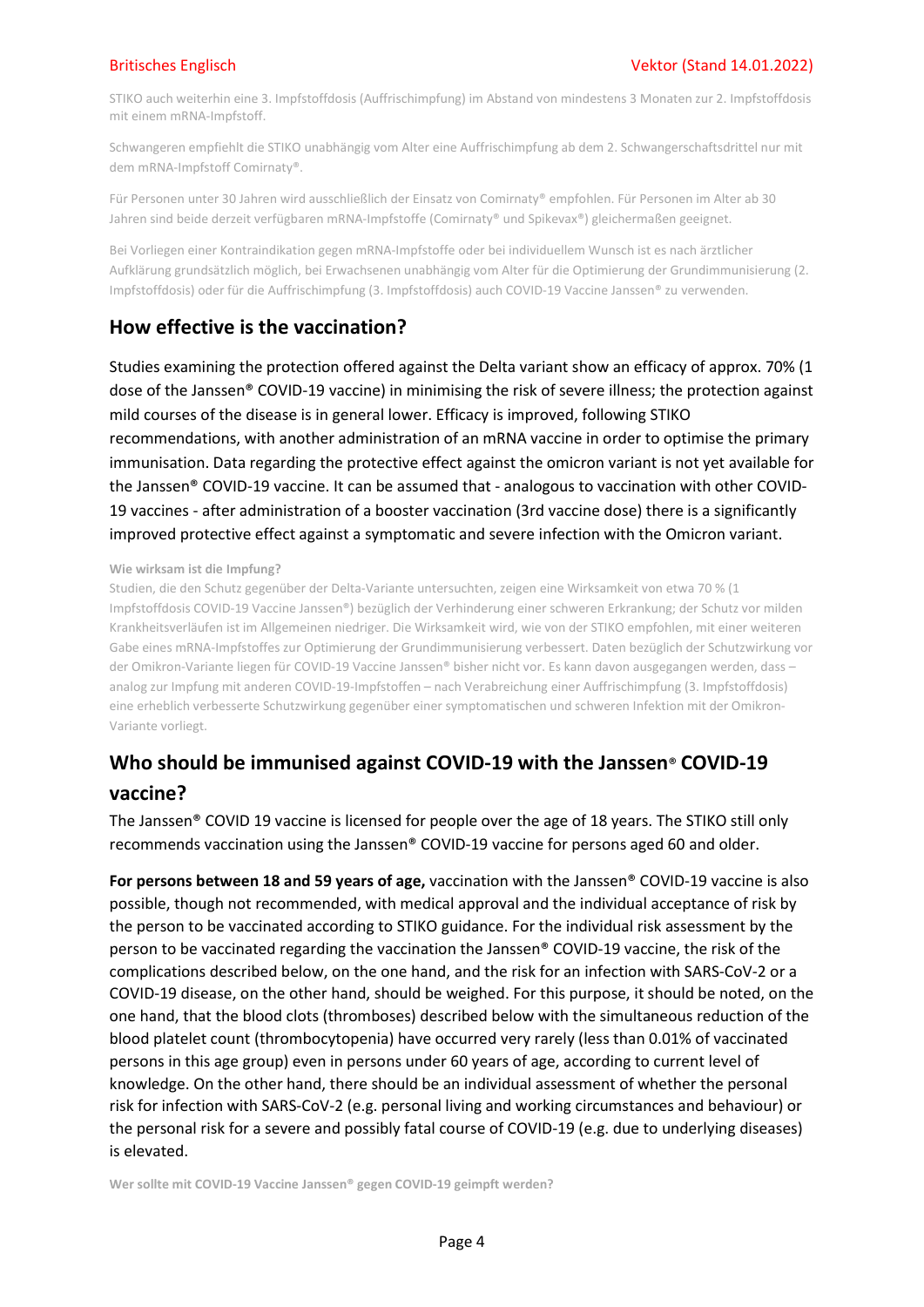Der Impfstoff COVID-19 Vaccine Janssen® ist für Personen ab 18 Jahren zugelassen. Die STIKO empfiehlt die Impfung mit COVID-19 Vaccine Janssen® jedoch nur für Personen, die 60 Jahre und älter sind.

Für Personen zwischen 18 und 59 Jahren ist die Impfung mit COVID-19 Vaccine Janssen® laut STIKO-Empfehlung entsprechend der Zulassung nach ärztlicher Aufklärung und bei individueller Risikoakzeptanz der zu impfenden Person möglich, aber nicht empfohlen. Für die individuelle Risikoabschätzung durch die zu impfende Person bezüglich der Impfung mit COVID-19 Vaccine Janssen® sollten einerseits das Risiko der unten beschriebenen Komplikationen und andererseits das Risiko für eine Infektion mit SARS-CoV-2 oder eine COVID-19-Erkrankung abgewogen werden. Hierfür sollte zum einen beachtet werden, dass die unten beschriebenen Blutgerinnsel (Thrombosen) mit gleichzeitiger Verringerung der Blutplättchenzahl (Thrombozytopenie) nach derzeitigem Kenntnisstand auch bei Personen unter 60 Jahren sehr selten (weniger als 0,01 % der geimpften Personen in dieser Altersgruppe) aufgetreten sind. Zum anderen sollte individuell eingeschätzt werden, ob das persönliche Risiko für eine Infektion mit SARS-CoV-2 (z.B. persönliche Lebens- und Arbeitsumstände und Verhalten) oder das persönliche Risiko für eine schwere und möglicherweise tödliche Verlaufsform von COVID-19 (z. B. aufgrund von Grunderkrankungen) erhöht ist.

## Who should not be vaccinated with the Janssen® COVID-19 vaccine?

Since the Janssen® COVID 19 vaccine is not approved for children and adolescents up to and including 17 years of age, they should not be vaccinated with the Janssen® COVID 19 vaccine. For individuals under the age of 60 years, the STIKO recommends that an mRNA vaccine be used both for primary immunisation and also for booster vaccinations. In the under 30s, the vaccination should be performed exclusively with the mRNA vaccine Comirnaty®. Pregnant women should not be vaccinated with the Janssen® vaccine. Rather, after the 2nd trimester of pregnancy, they should be vaccinated with the mRNA vaccine Comirnaty® independent of age. The STIKO recommends that unvaccinated breast-feeding women should also be vaccinated with an mRNA vaccine (for those under the age of 30 years with the mRNA vaccine Comirnaty®) and not with the Janssen® vaccine.

Those suffering with an acute illness accompanied by a fever (38.5 °C and higher) should only be vaccinated after recovery. However, a cold or slightly elevated temperature (below 38.5 °C) are no reason to postpone vaccination. Those with a hypersensitivity to a substance of a vaccine should not be vaccinated – please inform the doctor administering the vaccine if you have allergies prior to being vaccinated. No individual who has ever suffered from a capillary leak syndrome should be vaccinated with the Janssen® COVID-19 vaccine.

### Wer soll nicht mit COVID-19 Vaccine Janssen® geimpft werden?

Da COVID-19 Vaccine Janssen® für Kinder und Jugendliche bis einschließlich 17 Jahre nicht zugelassen ist, sollen diese nicht mit COVID-19 Vaccine Janssen® geimpft werden. Bei Personen unter 60 Jahren empfiehlt die STIKO, zur Grundimmunisierung als auch zur Auffrischimpfung einen mRNA-Impfstoff zu verwenden. Im Alter unter 30 Jahren soll die Impfung ausschließlich mit dem mRNA-Impfstoff Comirnaty® durchgeführt werden. Schwangere sollen nicht mit COVID-19 Vaccine Janssen® geimpft werden. Vielmehr sollen sie ab den 2.-Schwangerschaftsdrittel ungeachtet ihres Alters mit dem mRNA Impfstoff Comirnaty® geimpft werden. Die STIKO empfiehlt ungeimpften Stillenden ebenfalls die Impfung mit mRNA-Impfstoffen (bei Stillenden unter 30 Jahren mit dem mRNA-Impfstoff Comirnaty®), und nicht mit COVID-19 Vaccine Janssen®.

Wer an einer akuten Krankheit mit Fieber (38,5 °C oder höher) leidet, soll erst nach Genesung geimpft werden. Eine Erkältung oder gering erhöhte Temperatur (unter 38,5 °C) sind jedoch kein Grund zur Verschiebung der Impfung. Bei einer Überempfindlichkeit gegenüber einem Impfstoffbestandteil sollte nicht geimpft werden: Bitte teilen Sie der Ärztin/dem Arzt vor der Impfung mit, wenn Sie Allergien haben. Personen, die jemals an einem Kapillarlecksyndrom gelitten haben, dürfen nicht mit COVID-19 Vaccine Janssen® geimpft werden.

## How should I behave prior to and after receiving the vaccine?

If you have fainted following a previous vaccination or other injection or have a tendency towards immediate allergies or have had other reactions, please inform the doctor administering the vaccine prior to vaccination. He/she can then potentially observe you for an extended period after vaccination.

Prior to your vaccination, please inform your doctor if you have a coagulation disorder, have previously suffered from immune thrombocytopaenia (reduction in the blood platelet count) or are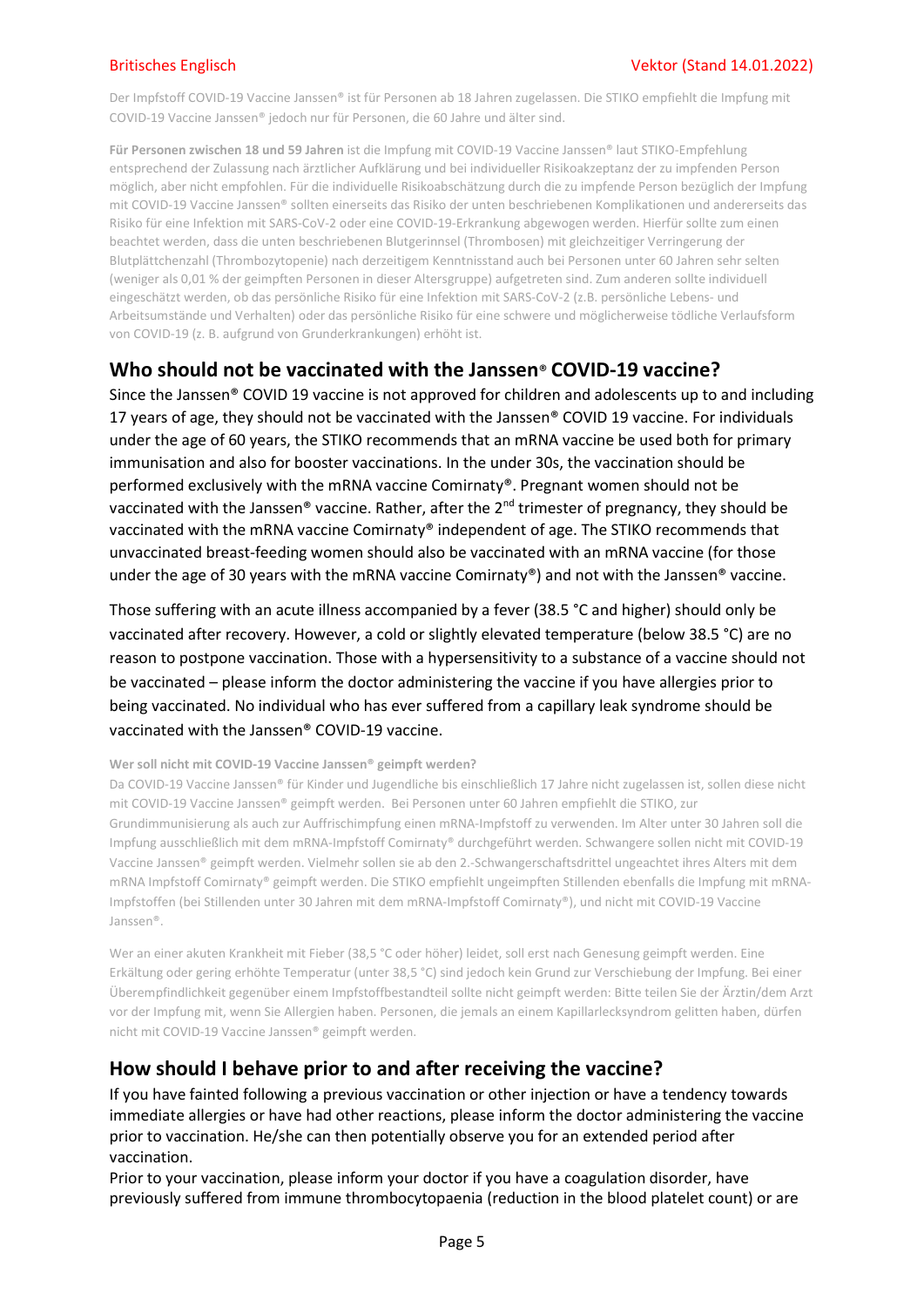taking anticoagulant medication. Your doctor will clarify with you whether you can be vaccinated with simple precautions.

Please also tell the doctor prior to vaccination if you have allergies or have had an allergic reaction after a vaccination in the past. The doctor will clarify with you whether there is any reason not to have the vaccination.

For the first few days following vaccination, you should avoid unusual physical exertion and performance sport. In the event of pain or fever after the vaccination, analgesic/antipyretic medications can be taken. You can consult with your doctor about this.

Please note that protection does not start immediately following the vaccination and also does not develop equally amongst all vaccinated individuals. Furthermore, vaccinated individuals can spread the virus without getting ill, though the risk is markedly reduced in comparison to unvaccinated individuals. Please therefore continue to observe the distancing/hygiene/face mask and ventilation rules.

### Wie verhalte ich mich vor und nach der Impfung?

Wenn Sie nach einer früheren Impfung oder anderen Spritze ohnmächtig geworden sind, zu Sofortallergien neigen oder andere Reaktionen hatten, teilen Sie dies bitte der Ärztin/dem Arzt vor der Impfung mit. Dann kann sie/er Sie nach der Impfung gegebenenfalls länger beobachten.

Informieren Sie bitte die Ärztin/den Arzt vor der Impfung, wenn Sie an einer Gerinnungsstörung leiden, in der Vergangenheit eine Immunthrombozytopenie (Verringerung der Blutplättchenzahl) hatten oder gerinnungshemmende Medikamente einnehmen. Die Ärztin/der Arzt wird mit Ihnen abklären, ob Sie unter Einhaltung einfacher Vorsichtsmaßnahmen geimpft werden können.

Teilen Sie bitte auch mit, wenn Sie nach einer Impfung in der Vergangenheit eine allergische Reaktion hatten oder Allergien haben. Die Ärztin/der Arzt wird mit Ihnen abklären, ob etwas gegen die Impfung spricht.

In den ersten Tagen nach der Impfung sollten außergewöhnliche körperliche Belastungen und Leistungssport vermieden werden. Bei Schmerzen oder Fieber nach der Impfung können schmerzlindernde/fiebersenkende Medikamente eingenommen werden. Ihre Ärztin/Ihr Arzt kann Sie hierzu beraten.

Bitte beachten Sie, dass der Schutz nicht sofort nach der Impfung einsetzt und auch nicht bei allen geimpften Personen gleichermaßen vorhanden ist. Zudem können geimpfte Personen das Virus ohne Erkrankung weiterverbreiten, auch wenn das Risiko im Vergleich zu ungeimpften Personen deutlich vermindert ist. Bitte beachten Sie deshalb weiterhin die AHA + L-Regeln.

# What types of reactions to the vaccine may occur after vaccination?

Following vaccination with the Janssen® COVID-19 vaccine, short-term and temporary local and general reactions can occur as an expression of the interaction of the body with the vaccine. These reactions may include fever, chills, and other flu-like symptoms. They usually subside within a few days following vaccination. To alleviate potential symptoms, an analgesic/antipyretic medication can be taken in the recommended dosage. In older persons, most of these reactions are observed somewhat less often than in younger persons. The most commonly reported vaccine reactions in the Janssen® vaccine licensing studies were pain at the injection site (more than 40%), headache, fatigue and muscle pain (more than 30%), and nausea (more than 10%). Frequently (between 1% and 10%), fever, cough, fatigue, joint pain, redness and swelling of the injection site along with chills were reported. Occasionally (between 0.1% and 1%), tremors, diarrhoea, discomfort, sneezing, pain in the mouth and throat, general rash, increased sweating, weakness of muscles, pain in the arm or leg, back pain, general feeling of weakness, and malaise occurred. According to what is currently known, the frequency and type of possible side effects after the 2<sup>nd</sup> vaccine dose with the Janssen<sup>®</sup> COVID-19 vaccine are comparable to those following the 1<sup>st</sup> vaccine.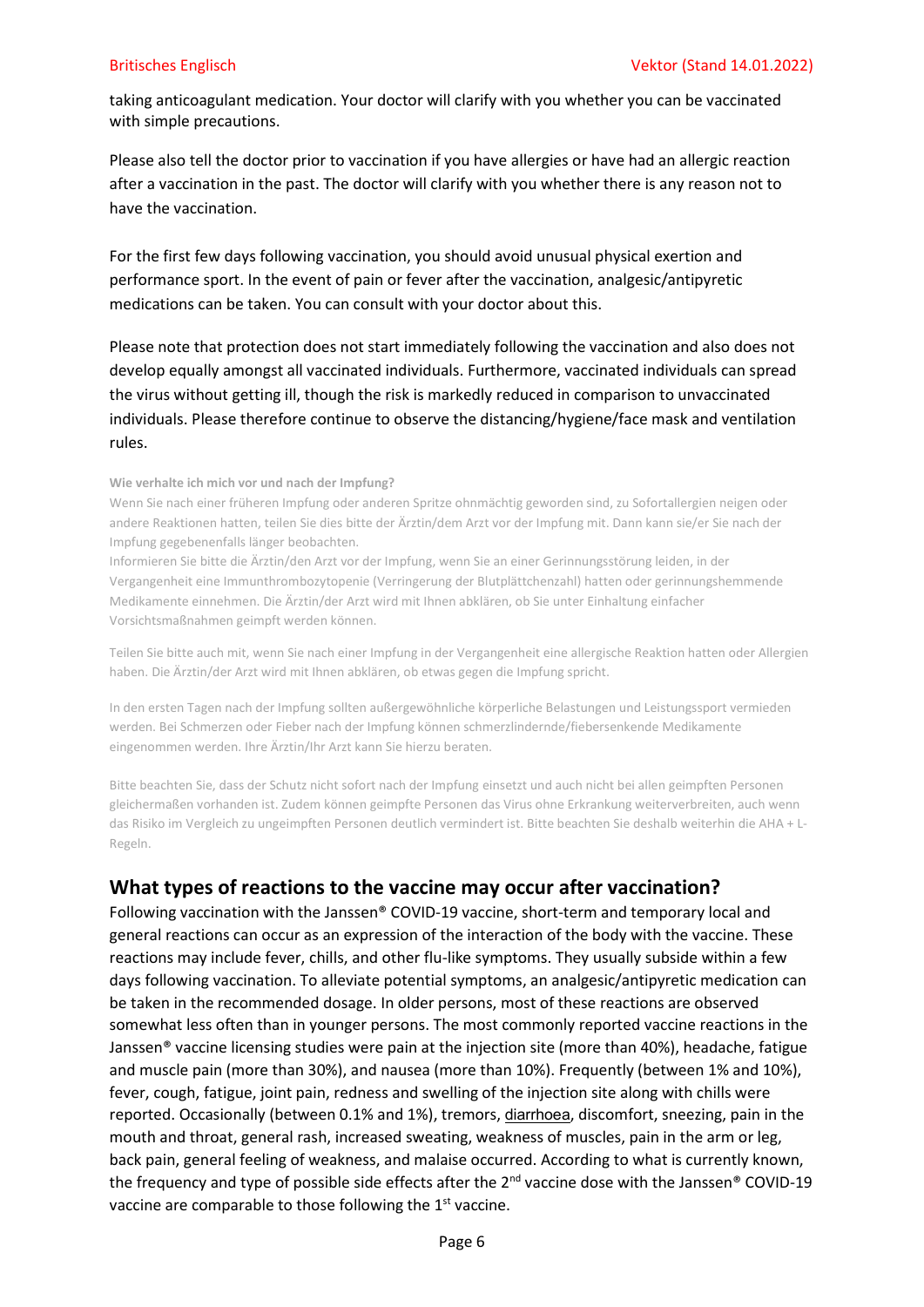### Welche Impfreaktionen können nach der Impfung auftreten?

Nach der Impfung mit dem COVID-19 Vaccine Janssen® Impfstoff kann es als Ausdruck der Auseinandersetzung des Körpers mit dem Impfstoff zu kurzfristigen, vorübergehenden Lokal- und Allgemeinreaktionen kommen. Diese Reaktionen können auch Fieber, Schüttelfrost und andere grippeähnliche Beschwerden sein. Sie klingen für gewöhnlich innerhalb weniger Tage nach der Impfung wieder ab. Zur Linderung möglicher Beschwerden kann ein schmerzlinderndes/fiebersenkendes Medikament in der empfohlenen Dosierung eingenommen werden. Die meisten Reaktionen sind bei älteren Personen etwas seltener als bei jüngeren Personen zu beobachten. Die am häufigsten berichteten Impfreaktionen in den Zulassungsstudien zu COVID-19 Vaccine Janssen® waren Schmerzen an der Einstichstelle (mehr als 40 %), Kopfschmerzen, Ermüdung und Muskelschmerzen (mehr als 30 %) sowie Übelkeit (mehr als 10 %). Häufig (zwischen 1 % und 10 %) wurde über Fieber, Husten, Ermüdung, Gelenkschmerzen, Rötung und Schwellung der Einstichstelle sowie Schüttelfrost berichtet. Gelegentlich (zwischen 0,1 % und 1 %) traten Zittern, Durchfall, Missempfindung, Niesen, Schmerzen in Mund und Rachen, genereller Ausschlag, vermehrtes Schwitzen, Schwäche der Muskeln, Schmerzen in Arm oder Bein, Rückenschmerzen, allgemeines Schwächegefühl und Unwohlsein auf. Nach derzeitigem Kenntnisstand sind Häufigkeit und Art möglicher Nebenwirkungen nach der 2. Impfstoffdosis mit COVID-19 Vaccine Janssen® vergleichbar mit denen nach der 1. Impfung.

## Are complications possible due to the vaccine?

Complications due to the vaccine are effects of the vaccine that exceed the normal extent of a vaccine reaction, which significantly affect the health condition of the vaccinated person.

Hypersensitivity reactions and hives occurred in rare cases (0.01% to 0.1%) following vaccination with the Janssen® COVID-19 vaccine. In addition, after a vaccination with the Janssen® COVID-19 vaccine, blood clots (for example, in the brain as sinus vein thrombosis or also in the abdominal cavity) associated with a reduction in the blood platelet count (thrombocytopenia) were observed in very rare cases (less than 0.01%) including with fatalities in some cases. These situations occurred within 3 weeks of vaccination and predominantly in persons under 60 years of age. Additionally, rare cases of venous thromboembolism (blood clots in the veins which can break free and block other blood vessels) have been observed. Venous thrombo-emboli can, for example, cause pulmonary embolism. Immune thrombocytopaenia (reduction in the blood platelet count with no obvious cause) has very rarely been observed following vaccination, sometimes with bleeding and sometimes with a fatal outcome. Some cases developed in individuals who had a past history of immune thrombocytopaenia. Likewise, since introducing the vaccine, very rare cases of capillary leak syndrome have been observed following vaccination with the Janssen® COVID-19 vaccine, some in persons who had previously experienced capillary leak syndrome, and some with fatal outcomes. Capillary leak syndrome occurred in the first few days after vaccination and is characterised by rapidly progressive swelling of the arms and legs, sudden weight gain and a feeling of weakness, and requires immediate medical attention. In addition, very rare cases (less than 0.01%) of Guillain-Barré syndrome have been reported following vaccination with the Janssen® COVID-19 vaccine. Guillain-Barré syndrome is characterised by weakness or paralysis in the legs and arms, which can extend to the chest and face and may require intensive medical care.

Due to the short observation period following the 2<sup>nd</sup> vaccine dose with the Janssen<sup>®</sup> COVID-19 vaccine, no statements can yet be made based on the approval study concerning rare and very rare undesirable side effects of vaccination. Since introducing the vaccine, immediate allergic reactions (anaphylactic reactions) were reported in very rare cases. They occurred shortly after vaccination and required medical treatment.

As with all vaccines, in very rare cases an immediate allergic reaction up to and including shock or other previously unknown complications like Guillain-Barré syndrome cannot be categorically precluded.

If symptoms occur following a vaccination, which exceed the aforementioned quickly passing local and general reactions, your doctor is naturally available for consultation. In the event of severe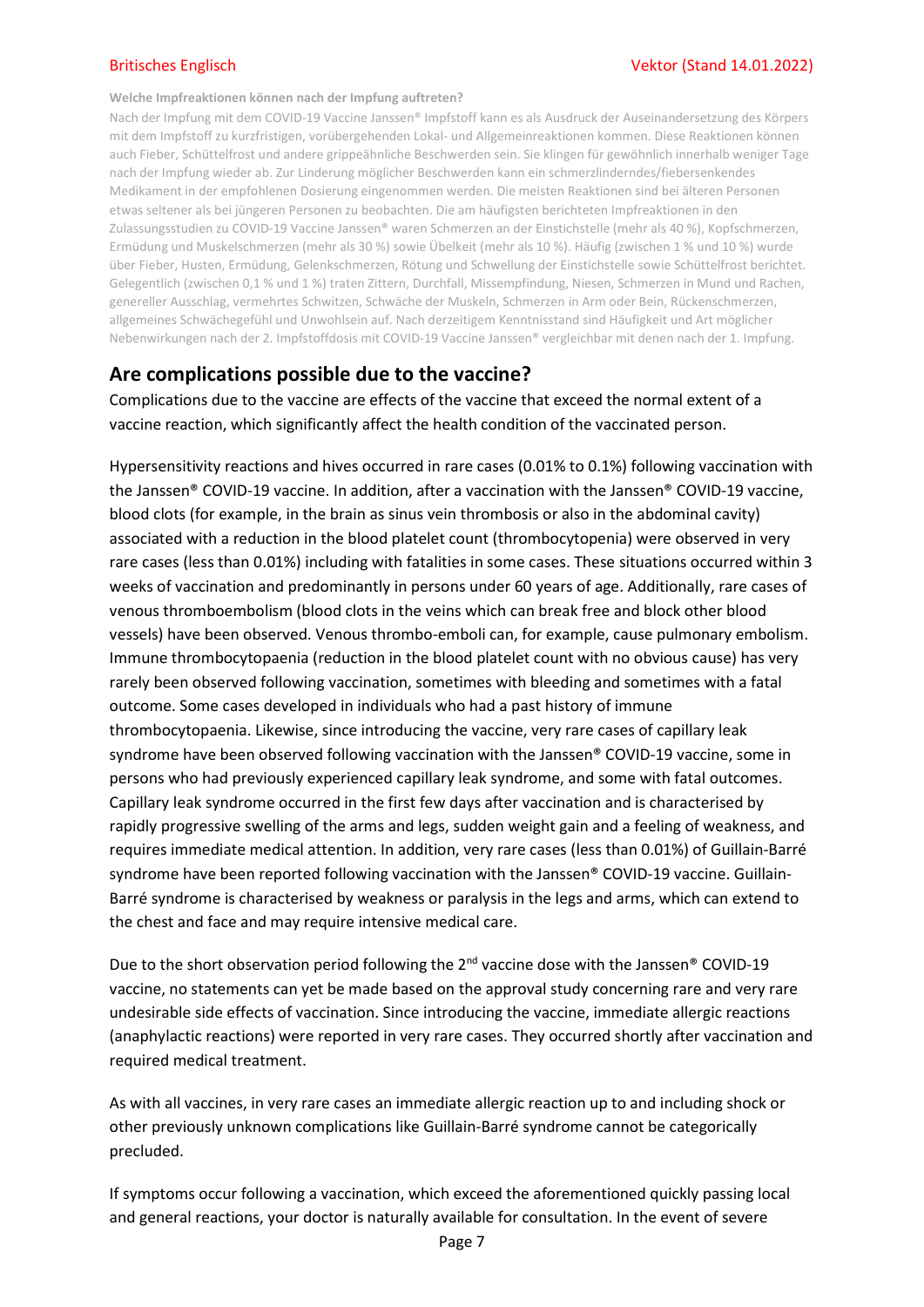### Britisches Englisch Vektor (Stand 14.01.2022)

impacts, especially shortness of breath, chest pain, swelling of the arms or legs, sudden weight gain, weakness or paralysis of the legs, arms, chest, or face (these may include, for example, double vision, difficulty moving the eyes, swallowing, speaking, chewing, or walking, coordination problems, discomfort, or problems with bladder control or bowel function), persistent abdominal pain, blurred vision, or weakness, or if you have severe or persistent headaches or experience bruising or pinpoint bleeding of the skin outside the injection site a few days after vaccination, please seek medical attention immediately.

There is also the option of reporting side effects yourself: https://nebenwirkungen.bund.de

## In addition to this information sheet, your practitioner administering the vaccine will provide you with the opportunity to have a clarification discussion.

Sind Impfkomplikationen möglich?

Impfkomplikationen sind über das normale Maß einer Impfreaktion hinausgehende Folgen der Impfung, die den Gesundheitszustand der geimpften Person deutlich belasten.

In seltenen Fällen (0,01 % bis 0,1 %) traten nach einer Impfung mit COVID-19 Vaccine Janssen®

Überempfindlichkeitsreaktionen und Nesselsucht auf. Darüber hinaus wurden nach einer Impfung mit COVID-19 Vaccine Janssen® in sehr seltenen Fällen (weniger als 0,01 %) Blutgerinnsel (z.B. im Gehirn als Sinusvenenthrombosen oder auch im Bauchraum) verbunden mit einer Verringerung der Blutplättchenzahl (Thrombozytopenie) und bei einem Teil mit tödlichem Ausgang beobachtet. Diese Fälle traten innerhalb von 3 Wochen nach der Impfung und überwiegend bei Personen unter 60 Jahren auf. Darüber hinaus wurden selten venöse Thromboembolien (Blutgerinnsel in Venen, die sich ablösen und andere Gefäße verschließen können) beobachtet. Venöse Thromboembolien können z.B. eine Lungenembolie zur Folge haben. Sehr selten wurden nach der Impfung Immunthrombozytopenien (Verringerung der Blutplättchenzahl ohne erkennbare Ursache) beobachten, teilweise mit Blutungen und teilweise mit tödlichem Ausgang. Einige Fälle traten bei Personen mit Immunthrombozytopenie in der Vorgeschichte auf. Ebenfalls seit Einführung der Impfung wurden nach einer Impfung mit COVID-19 Vaccine Janssen® sehr selten Fälle von Kapillarlecksyndrom beobachtet, teilweise bei Personen, die früher bereits an einem Kapillarlecksyndrom erkrankt waren, und zum Teil mit tödlichem Ausgang. Das Kapillarlecksyndrom trat in den ersten Tagen nach Impfung auf und ist gekennzeichnet durch eine rasch fortschreitende Schwellung der Arme und Beine, plötzliche Gewichtszunahme sowie Schwächegefühl und erfordert eine sofortige ärztliche Behandlung. Berichtet wurden zudem sehr selten Fälle (weniger als 0,01 %) eines Guillain-Barré-Syndroms nach einer Impfung mit COVID-19 Vaccine Janssen®. Das Guillain-Barré-Syndrom ist gekennzeichnet durch Schwäche oder Lähmungen in den Beinen und Armen, die sich auf die Brust und das Gesicht ausdehnen können und die eine intensivmedizinische Behandlung erforderlich machen können.

Auf Grund der kurzen Beobachtungszeit nach der 2. Impfstoffdosis mit COVID-19 Vaccine Janssen® können auf Basis der Zulassungsstudie bisher noch keine Aussagen über seltene und sehr seltene unerwünschte Impfnebenwirkungen gemacht werden.Seit Einführung der Impfung wurden in sehr seltenen Fällen allergische Sofortreaktionen (anaphylaktische Reaktionen) berichtet. Diese traten kurz nach der Impfung auf und mussten ärztlich behandelt werden.

Grundsätzlich können – wie bei allen Impfstoffen – in sehr seltenen Fällen eine allergische Sofortreaktion bis hin zum Schock oder andere auch bisher unbekannte Komplikationen wie ein Guillain-Barré-Syndrom nicht ausgeschlossen werden.

Wenn nach einer Impfung Symptome auftreten, welche die oben genannten schnell vorübergehenden Lokal- und Allgemeinreaktionen überschreiten, steht Ihnen Ihre Ärztin/Ihr Arzt zur Beratung zur Verfügung. Bei schweren Beeinträchtigungen, insbesondere Atemnot, Brustschmerzen, Schwellungen der Arme oder Beine, plötzlicher Gewichtszunahme, Schwäche oder Lähmungen der Beine, Arme, Brust oder des Gesichts (diese können beispielsweise Doppelbilder, Schwierigkeiten, die Augen zu bewegen, zu schlucken, zu sprechen, zu kauen oder zu gehen, Koordinationsprobleme, Missempfindungen oder Probleme bei der Blasenkontrolle oder Darmfunktion beinhalten), anhaltenden Bauchschmerzen, Sehstörungen oder Schwächegefühl oder wenn Sie einige Tage nach der Impfung starke oder anhaltende Kopfschmerzen haben oder Blutergüsse oder punktförmige Hautblutungen außerhalb der Einstichstelle auftreten, begeben Sie sich bitte unverzüglich in ärztliche Behandlung.

Es besteht die Möglichkeit, Nebenwirkungen auch selbst zu melden: https://nebenwirkungen.bund.de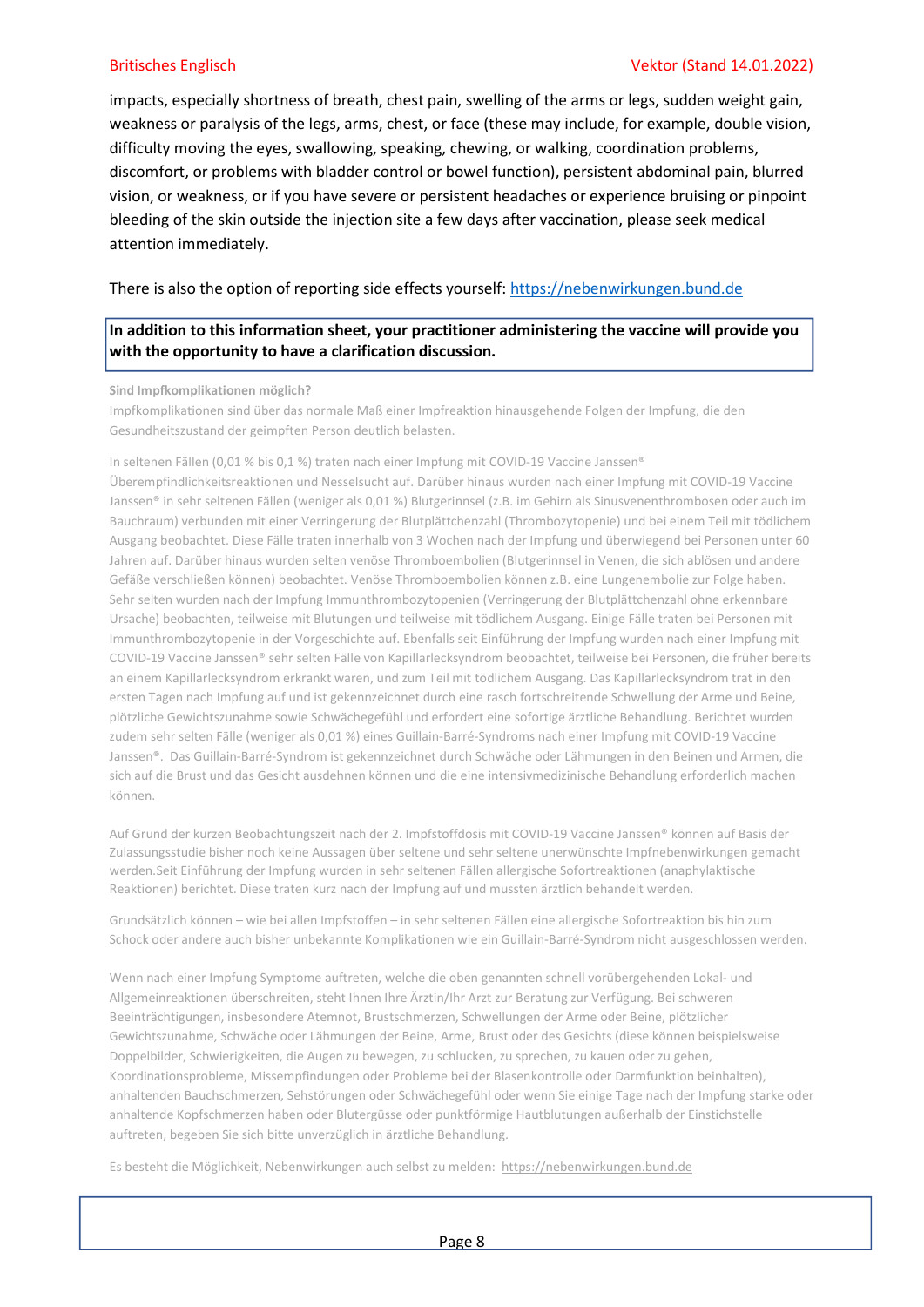In Ergänzung zu diesem Aufklärungsmerkblatt bietet Ihnen Ihre Impfärztin/Ihr Impfarzt ein Aufklärungsgespräch an.

## The Paul Ehrlich Institute (PEI) is conducting a survey about the tolerability of the vaccines for protecting against the novel coronavirus (SARS-CoV-2) by means of the SafeVac 2.0 smart phone app. You can register within 48 hours after vaccination. The survey is voluntary.

Das Paul-Ehrlich-Institut (PEI) führt eine Befragung zur Verträglichkeit der Impfstoffe zum Schutz gegen das neue Coronavirus (SARS-CoV-2) mittels Smartphone-App SafeVac 2.0 durch. Sie können sich innerhalb von 48 Stunden nach der Impfung anmelden. Die Befragung ist freiwillig.



Google Play App Store App Store Apple

## You can find additional information about COVID-19 and about the COVID-19 vaccine at

Weitere Informationen zu COVID-19 und zur COVID-19-Impfung finden Sie unter

www.corona-schutzimpfung.de www.infektionsschutz.de www.rki.de/covid-19-impfen www.pei.de/coronavirus

### Edition 1 Version 012 (as of 14<sup>th</sup> January 2022)

This information sheet was prepared by Deutsches Grünes Kreuz e.V., Marburg in cooperation with the Robert Koch Institute, Berlin and is copyright protected. It may only be reproduced and passed on for non-commercial use within the scope of its purpose. Any editing or modification is prohibited.

Ausgabe 1 Version 012 (Stand 14. Januar 2022)

Dieses Aufklärungsmerkblatt wurde vom Deutschen Grünen Kreuz e.V., Marburg in Kooperation mit dem Robert Koch-Institut, Berlin erstellt und ist urheberrechtlich geschützt. Es darf ausschließlich im Rahmen seiner Zwecke für eine nichtkommerzielle Nutzung vervielfältigt und weitergegeben werden. Jegliche Bearbeitung oder Veränderung ist unzulässig.



in Kooperation mit

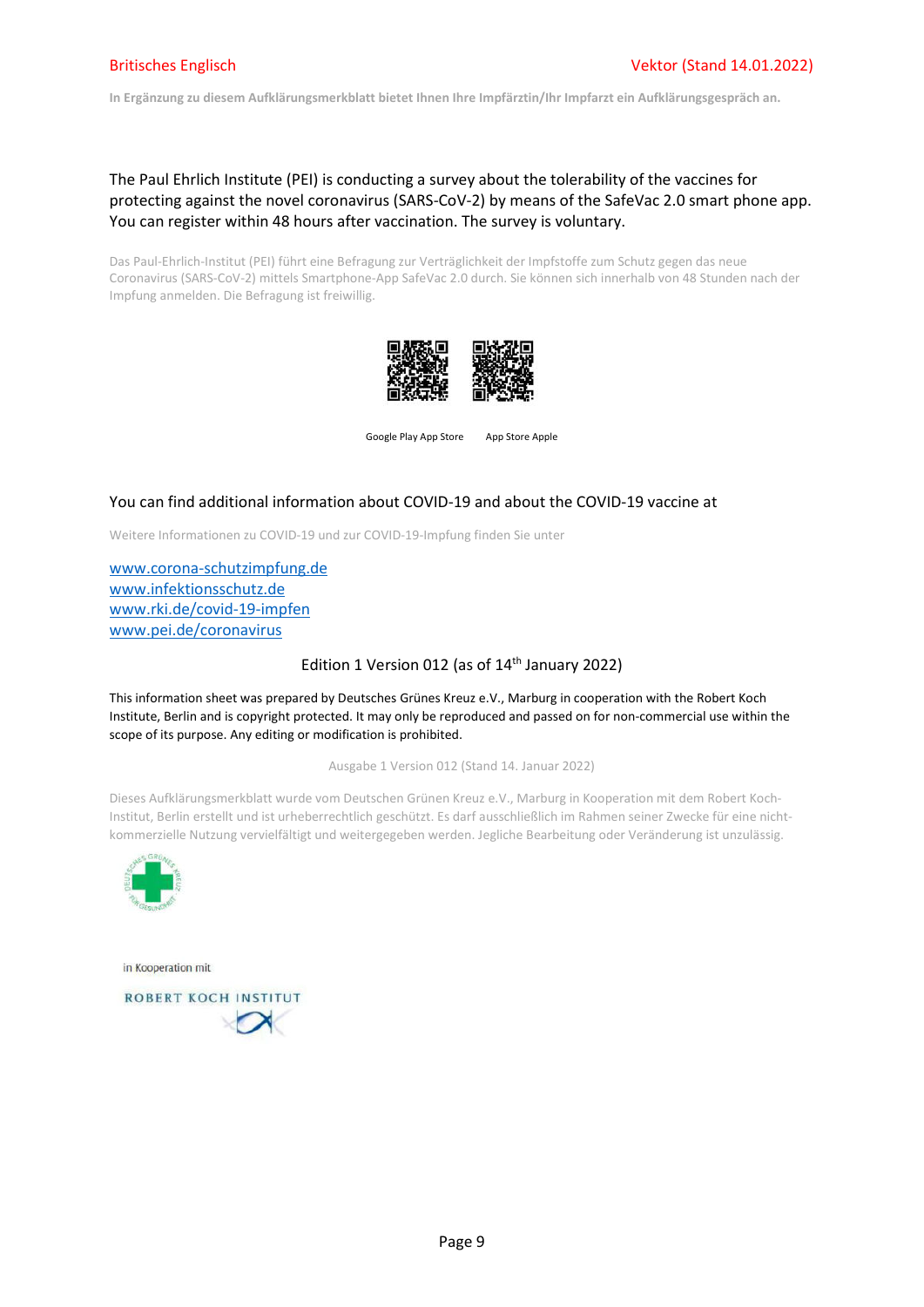# Medical history for preventive vaccination against COVID-19 (Coronavirus Disease 2019) (Primary immunisation and booster vaccination)

## – with vector vaccine –

## (Janssen® COVID-19 vaccine from Janssen Cilag International/Johnson & Johnson)

Anamnese zur Schutzimpfung gegen COVID-19 (Corona Virus Disease 2019) (Grundimmunisierung und Auffrischimpfung) – mit Vektor-Impfstoff –

(COVID-19 Vaccine Janssen® von Janssen Cilag International/Johnson & Johnson)

| 1. Do you <sup>1</sup> currently have an acute illness with fever?                                  |                  |                          | 0 Yes                |        | 0 No |
|-----------------------------------------------------------------------------------------------------|------------------|--------------------------|----------------------|--------|------|
| 1. Besteht bei Ihnen <sup>1</sup> derzeit eine akute Erkrankung mit Fieber?                         |                  | 0 ja                     |                      | 0 nein |      |
| 2. Have you <sup>1</sup> been vaccinated in the last 14 days?                                       |                  |                          | 0 Yes                |        | 0 No |
| 2. Sind Sie <sup>1</sup> in den letzten 14 Tagen geimpft worden?                                    |                  | 0 ja                     |                      | 0 nein |      |
| 3. Have you <sup>1</sup> already received a vaccination against COVID-19?                           |                  |                          | 0 Yes                |        | 0 No |
| If yes, when and with which vaccine?                                                                | Date:<br>Date:   |                          | Vaccine:<br>Vaccine: |        |      |
| (Please bring your vaccination card or other proof of vaccination to your vaccination appointment.) |                  |                          |                      |        |      |
| 3. Haben Sie <sup>1</sup> bereits eine Impfung gegen COVID-19 erhalten?                             |                  | 0 ja                     |                      | 0 nein |      |
| Wenn ja, wann und mit welchem Impfstoff?                                                            | Datum:<br>Datum: | Impfstoff:<br>Impfstoff: |                      |        |      |
| (Bitte bringen Sie Ihren Impfausweis oder anderen Impfnachweis zum Impftermin mit.)                 |                  |                          |                      |        |      |
| 4. In the event you <sup>1</sup> have already received the first COVID-19 vaccine dose:             |                  |                          |                      |        |      |
| Did you <sup>1</sup> develop an allergic reaction thereafter?                                       |                  |                          | 0 Yes                |        | 0 No |
| Did you <sup>1</sup> develop a blood clot (thrombosis) afterwards?                                  |                  |                          | 0 Yes                |        | 0 No |
| 4. Falls Sie <sup>1</sup> bereits die 1. COVID-19-Impfung erhalten haben:                           |                  |                          |                      |        |      |

Haben Sie<sup>1</sup> danach ein Blutgerinnsel (Thrombose) entwickelt? 0 ja 0 nein 5. Has it been reliably proven that you<sup>1</sup> were infected with

| the coronavirus (SARS-CoV-2) in the past? | 0 Yes | 0 No |
|-------------------------------------------|-------|------|
|                                           |       |      |

If yes, when?

(Following infection with SARS-CoV-2, vaccination is recommended 3 months after diagnosis).

| 5. Wurde bei Ihnen <sup>1</sup> in der Vergangenheit eine Infektion mit |      |        |
|-------------------------------------------------------------------------|------|--------|
| dem Coronavirus (SARS-CoV-2) sicher nachgewiesen?                       | 0 ia | 0 nein |

Haben Sie<sup>1</sup> danach eine allergische Reaktion entwickelt? **1988** 0 ja bein bein

Wenn ja, wann?

(Nach einer Infektion mit SARS-CoV-2 wird empfohlen, die Impfung 3 Monate nach Diagnosestellung durchzuführen.)

| 6. Do you <sup>1</sup> have chronic diseases or do you <sup>1</sup> suffer from<br>immunodeficiency (e.g. due to chemotherapy, immunosuppressive<br>therapy or other medications)?                 |      | 0 Yes  | 0 No |
|----------------------------------------------------------------------------------------------------------------------------------------------------------------------------------------------------|------|--------|------|
| 6. Haben Sie <sup>1</sup> chronische Erkrankungen oder leiden Sie <sup>1</sup> an<br>einer Immunschwäche (z.B. durch eine Chemotherapie,<br>immunsupprimierende Therapie oder andere Medikamente)? | 0 ia | 0 nein |      |

Wenn ja, welche?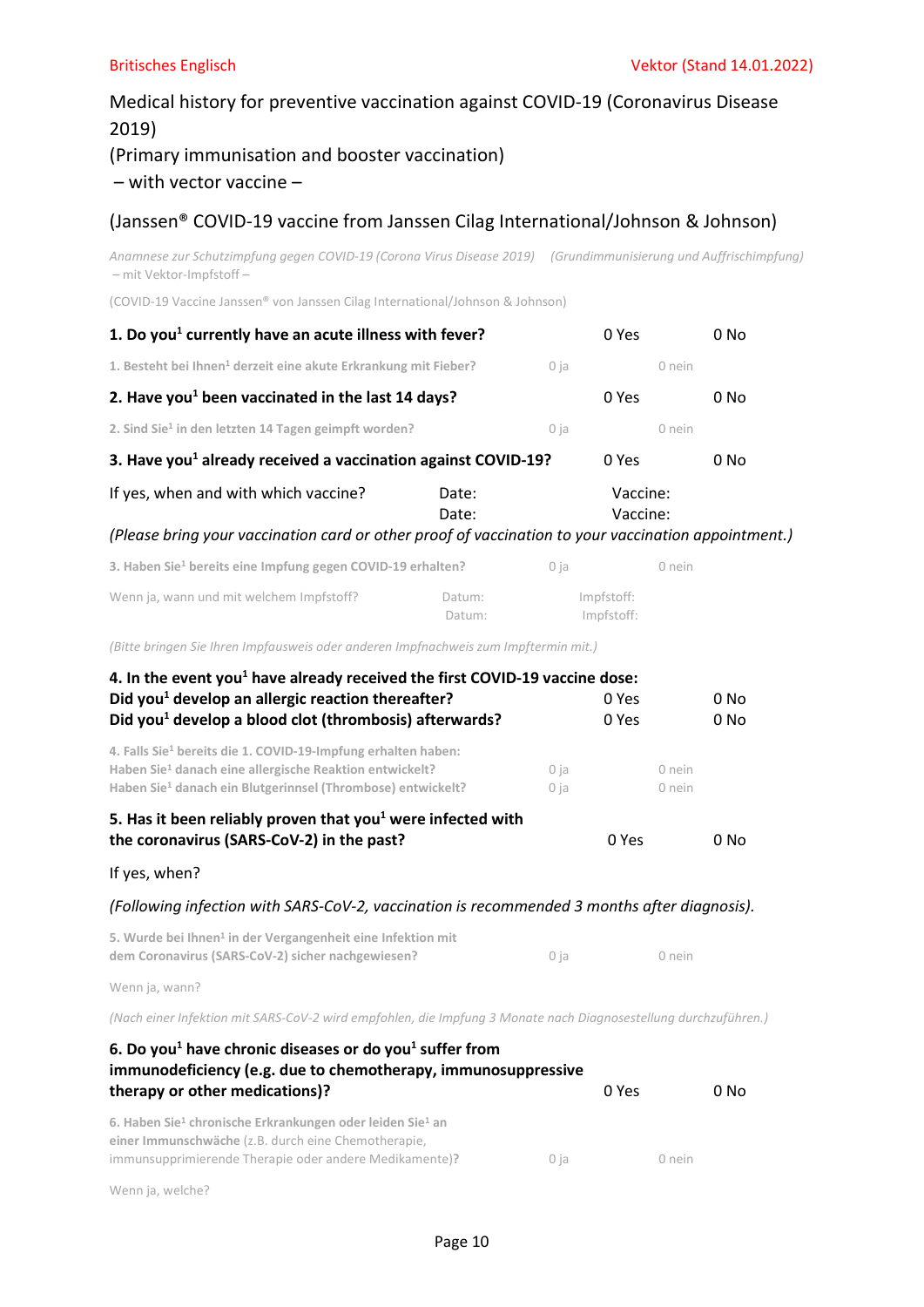| 7. Do you <sup>1</sup> suffer from a coagulation disorder, do you take blood-<br>thinning medication, or have you previously suffered from immune                                                               |        |       |        |                 |
|-----------------------------------------------------------------------------------------------------------------------------------------------------------------------------------------------------------------|--------|-------|--------|-----------------|
| thrombocytopaenia (reduction in the blood platelet count)?                                                                                                                                                      |        | 0 Yes |        | 0 No            |
| 7. Leiden Sie <sup>1</sup> an einer Blutgerinnungsstörung,<br>nehmen Sie blutverdünnende Medikamente ein oder haben Sie früher an einer Immunthrombozytopenie (Verringerung<br>der Blutplättchenzahl) gelitten? | 0 ja   |       | 0 nein |                 |
| 8. Do you <sup>1</sup> have any known allergies?                                                                                                                                                                |        | 0 Yes |        | $0$ No          |
| If yes, which?                                                                                                                                                                                                  |        |       |        |                 |
| 8. Ist bei Ihnen <sup>1</sup> eine Allergie bekannt?                                                                                                                                                            | $0$ ja |       | 0 nein |                 |
| Wenn ja, welche?                                                                                                                                                                                                |        |       |        |                 |
| 9. Did you <sup>1</sup> experience any allergic symptoms, high fever,<br>fainting spells or other uncommon reactions following a<br>previous different vaccination?                                             |        | 0 Yes |        | 0 No            |
| If yes, which?                                                                                                                                                                                                  |        |       |        |                 |
| 9. Traten bei Ihnen <sup>1</sup> nach einer früheren, anderen Impfung<br>allergische Erscheinungen, hohes Fieber, Ohnmachtsanfälle<br>oder andere ungewöhnliche Reaktionen auf?                                 | 0 ja   |       | 0 nein |                 |
| Wenn ja, welche?                                                                                                                                                                                                |        |       |        |                 |
| 10. Are you currently pregnant <sup>1</sup> ?                                                                                                                                                                   |        | 0 Yes |        | 0 <sub>No</sub> |
| (After the second trimester of pregnancy, vaccination is recommended with the Comirnaty® vaccine,<br>but not with the vector vaccine discussed here.)                                                           |        |       |        |                 |
| <sup>1</sup> This will be answered by the legal representative, if applicable.<br>10. Sind Sie <sup>1</sup> schwanger?                                                                                          | 0 ja   |       | 0 nein |                 |

(Eine Impfung mit dem Impfstoff Comirnaty® wird ab dem 2. Schwangerschaftsdrittel, nicht jedoch mit dem hier besprochenen Vektor-Impfstoff empfohlen.)

1 Ggf. wird dies von der gesetzlichen Vertretungsperson beantwortet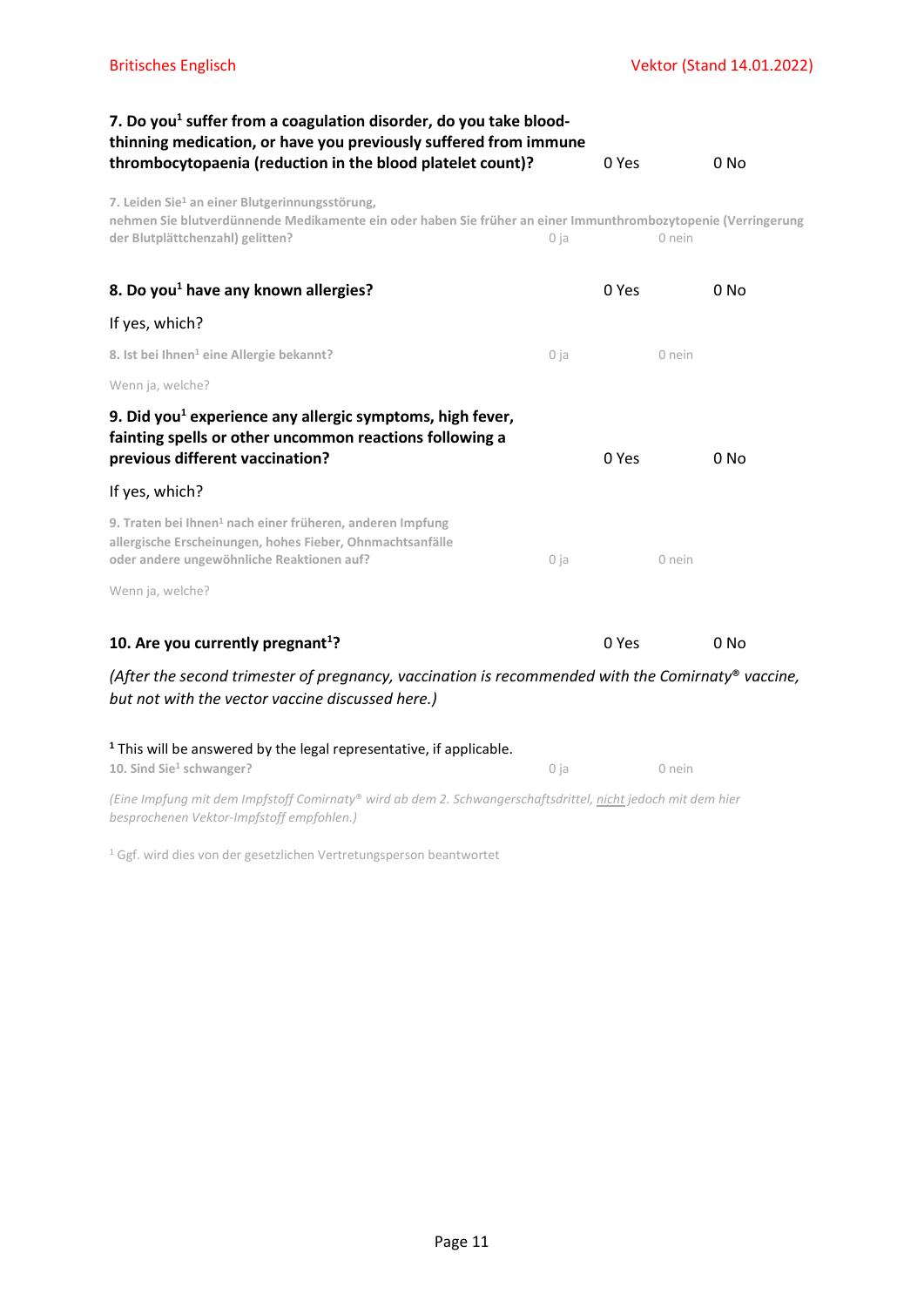# Declaration of Consent for preventive vaccination against COVID-19 (Primary immunisation and booster vaccination) – with vector vaccine – (Janssen® COVID-19 vaccine from Janssen Cilag International/Johnson & Johnson)

Einwilligungserklärung zur Schutzimpfung gegen COVID-19 (Corona Virus Disease 2019) (Grundimmunisierung und Auffrischimpfung) – mit Vektor-Impfstoff – (COVID-19 Vaccine Janssen® von Janssen Cilag International/Johnson & Johnson)

## Name of the person to be vaccinated (surname, first name):

## Date of birth: Address:

Name der zu impfenden Person (Name, Vorname):

Geburtsdatum: Anschrift:

## I have taken note of the contents of the information sheet and had the opportunity to have a detailed discussion with my practitioner administering the vaccine.

- o I have no further questions and expressly waive the medical clarification discussion.
- o I consent to the recommended vaccine against COVID-19 with vector vaccine.

## o I refuse the vaccine.

Ich habe den Inhalt des Aufklärungsmerkblattes zur Kenntnis genommen und hatte die Möglichkeit zu einem ausführlichen Gespräch mit meiner Impfärztin/meinem Impfarzt.

- o Ich habe keine weiteren Fragen und verzichte ausdrücklich auf das ärztliche Aufklärungsgespräch.
- o Ich willige in die vorgeschlagene Impfung gegen COVID-19 mit Vektor-Impfstoff ein.
- o Ich lehne die Impfung ab.

### Annotations:

Place, date:

Signature of the person to receive the vaccine Signature of the practitioner

\_\_\_\_\_\_\_\_\_\_\_\_\_\_\_\_\_\_\_\_\_\_\_\_\_\_\_\_\_\_\_\_\_\_\_\_\_

\_\_\_\_\_\_\_\_\_\_\_\_\_\_\_\_\_\_\_\_\_\_\_\_\_\_\_\_\_\_\_\_\_\_\_\_\_

If the person to be vaccinated is not competent to provide consent:

Signature of the legal representative (custodian, legal care provider or guardian)

If the person to be vaccinated is not competent to provide consent, please also provide the name and contact details of the person entitled to provide consent (custodian, legal care provider or guardian):

\_\_\_\_\_\_\_\_\_\_\_\_\_\_\_\_\_\_\_\_\_\_\_\_\_\_\_\_\_\_\_\_\_\_\_\_\_ \_\_\_\_\_\_\_\_\_\_\_\_\_\_\_\_\_\_\_\_\_\_\_\_\_\_\_\_\_\_